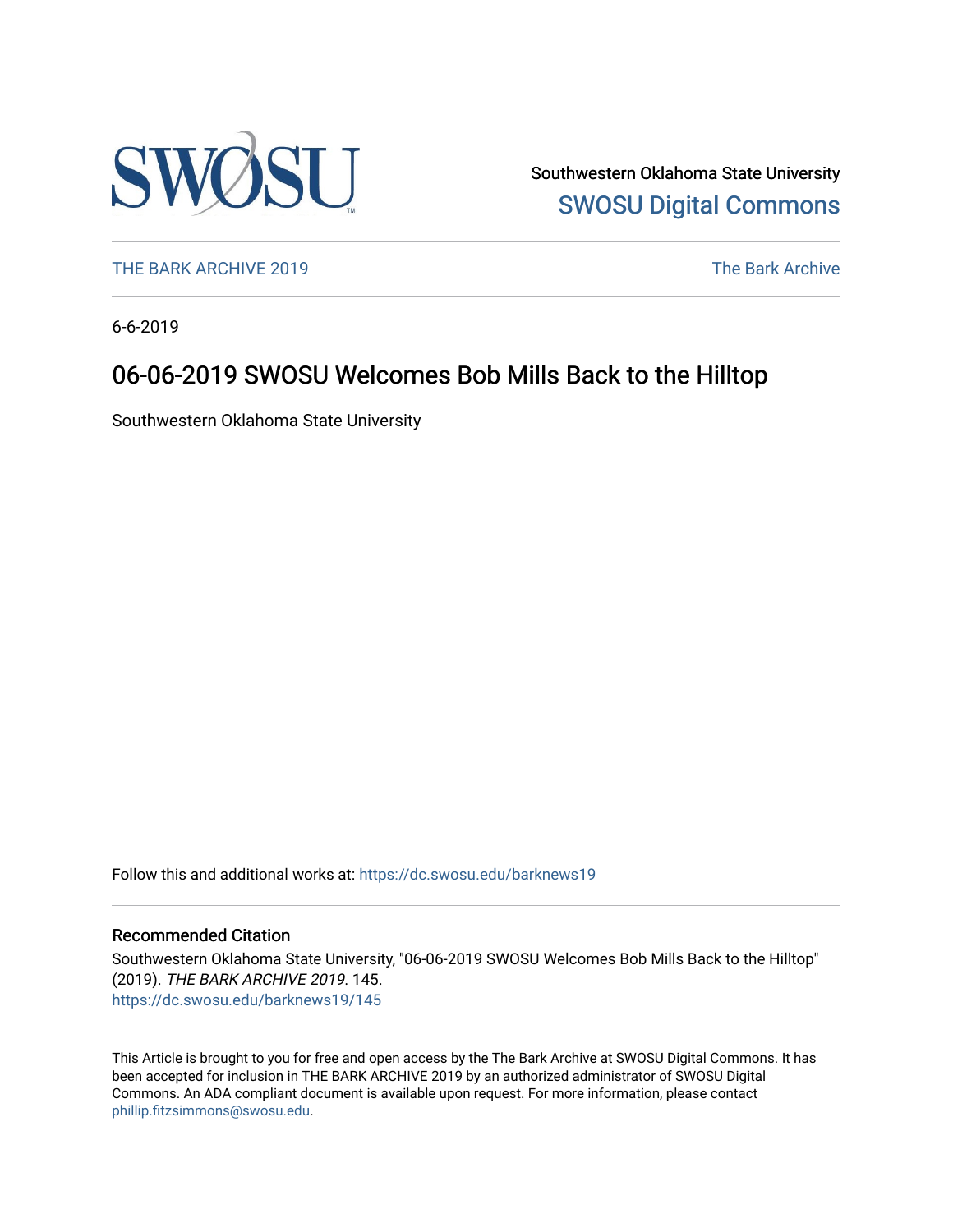

6 June, 2019



"Bob" Mills (right) of Oklahoma City, 1969 graduate and 2001 Distinguished Alumnus of Southwestern Oklahoma State University, was guest lecturer recently on the Weatherford campus. Mills is pictured with SWOSU President Randy Beutler.

Southwestern Oklahoma State University (SWOSU) with locations in Weatherford and Sayre recently welcomed back 1969 graduate and 2001 Distinguished Alumnus Robert "Bob" Mills of Oklahoma City as a guest lecturer.

After graduation from Putnam City High School in Oklahoma City, Mills studied business and music at SWOSU until graduation in 1969. Struggling to find a job post-graduation, he received help from an old high school friend who placed him in a secretarial pool with five young ladies typing late payment notices at an insurance company. One of the insurance salespeople talked him into borrowing \$25,000 from his mother to convert an old Safeway grocery into a furniture store. A year later, the partner left and since then Mills has grown the, once struggling, single-location furniture company into nine stores across Oklahoma and West Texas (including San Antonio).

Bob Mills Furniture currently employs nearly 500 people across Texas and Oklahoma. The company prides itself in allowing customers to shop and never be hounded by "shopper stalkers" just trying to sell something as their sales hosts work in a "commission free environment."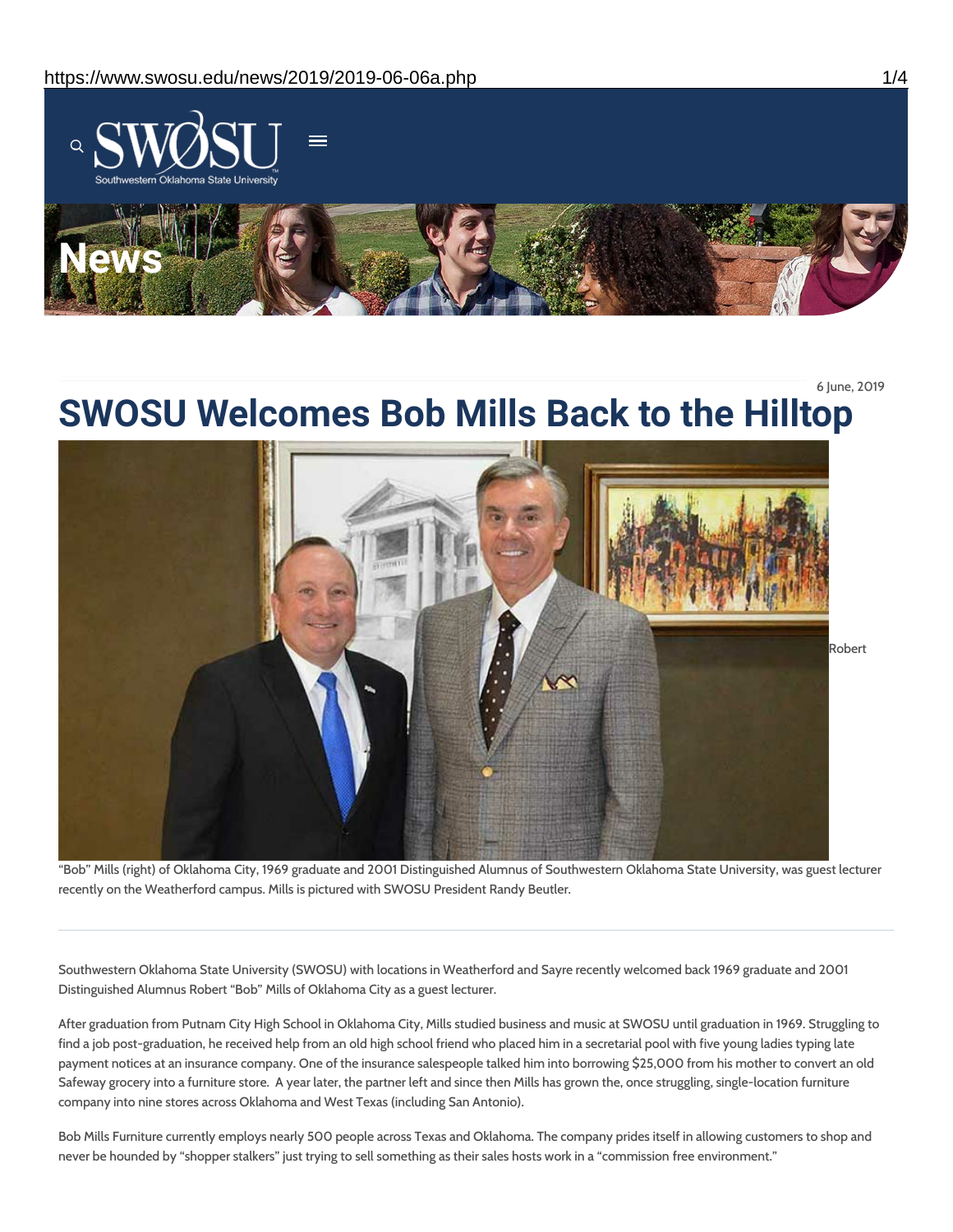### https://www.swosu.edu/news/2019/2019-06-06a.php 2/4

During his visit to SWOSU, Mills shared his real-world expertise and facilitated an informative exchange with students who are currently studying in the Everett Dobson School of Business & Technology.

"I am delighted to return to my alma mater and spend time with the Bulldogs," Mills said. "I learned so much on this Hilltop. My years at SWOSU laid the foundation for my future success."

A committed civic and philanthropic leader, Mills and his wife, Margaret, are proud of their three children: Bryan, Tuesday, and Chris.

"SWOSU is honored to welcome back Bob Mills and to provide our students exposure to his tremendous business acumen and wisdom," said SWOSU President Dr. Randy Beutler. "We are so proud to claim Bob and all of our Distinguished Alumni as part of the SWOSU family."

For more information on SWOSU's Distinguished Alumni and their continued involvement with the university, please contact the SWOSU Office of Institutional Advancement at 580-774-3267 or visit www.swosu.edu.

| Academics                | D |
|--------------------------|---|
| Administration           | D |
| Alumni and Foundation    | D |
| Community                | D |
| Events                   | D |
| <b>Faculty and Staff</b> | D |
| Miscellaneous            | D |
| Sayre                    | D |
| <b>Students</b>          | D |
|                          |   |

| <b>Archive Links</b> |   |
|----------------------|---|
| 2018                 | D |
| 2019                 | D |
| 2020                 | D |
| Archive              | D |
|                      |   |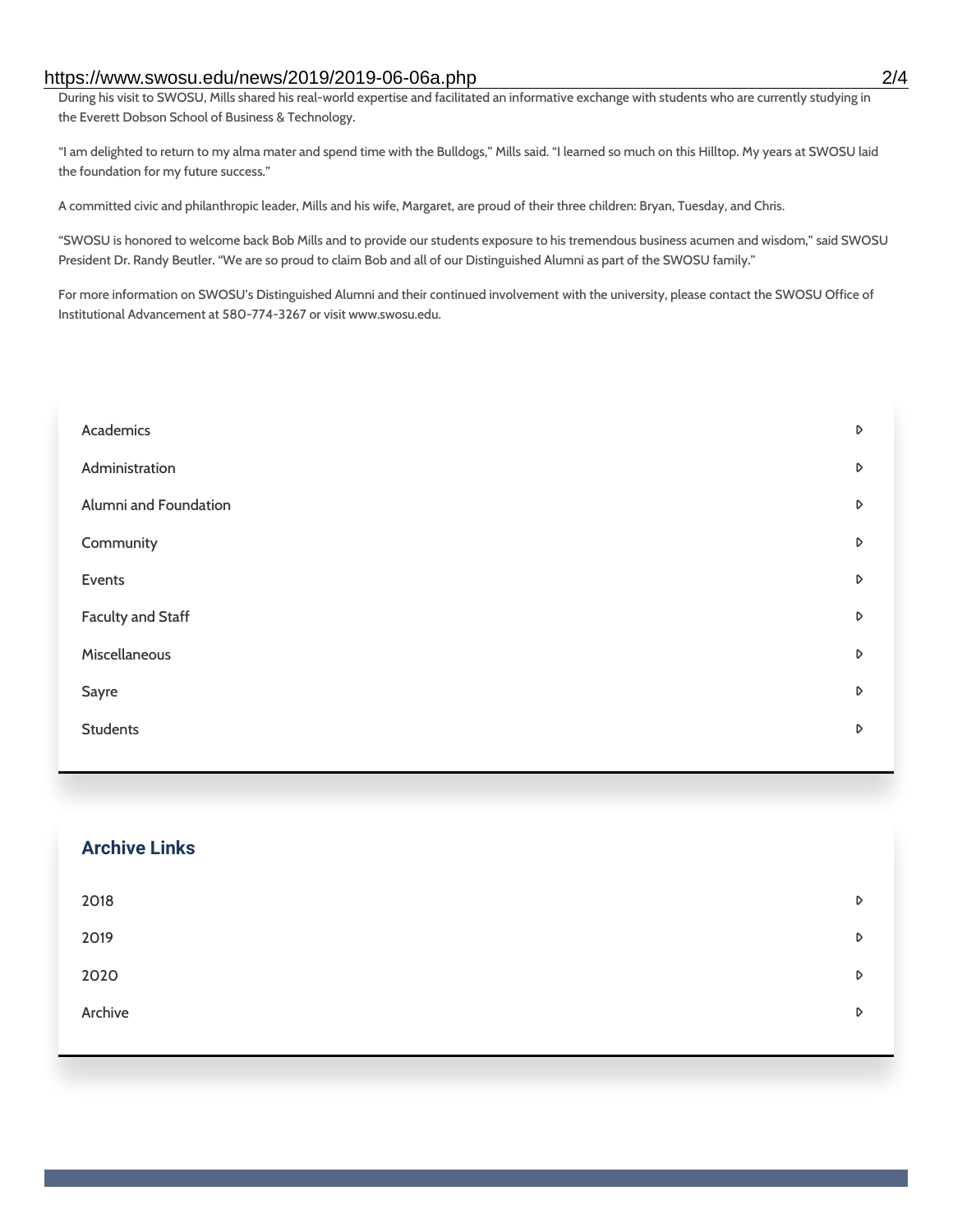## Weatherford Campus

100 Campus Drive Weatherford, OK 73096

## Sayre Campus

409 E Mississippi Ave Sayre, OK 73662

### Connect to Us

fyoth

Contact [Information](https://www.swosu.edu/about/contact.php)

[University/Facility](https://www.swosu.edu/about/operating-hours.php) Hours

[Campus](https://map.concept3d.com/?id=768#!ct/10964,10214,10213,10212,10205,10204,10203,10202,10136,10129,10128,0,31226,10130,10201,10641,0) Map

Give to [SWOSU](https://standingfirmly.com/donate)

Shop [SWOSU](https://shopswosu.merchorders.com/)



**[Directory](https://www.swosu.edu/directory/index.php)** 

[Calendar](https://eventpublisher.dudesolutions.com/swosu/)

[Apply](https://www.swosu.edu/admissions/apply-to-swosu.php)

[GoSWOSU](https://qlsso.quicklaunchsso.com/home/1267)

[Jobs@SWOSU](https://swosu.csod.com/ux/ats/careersite/1/home?c=swosu)